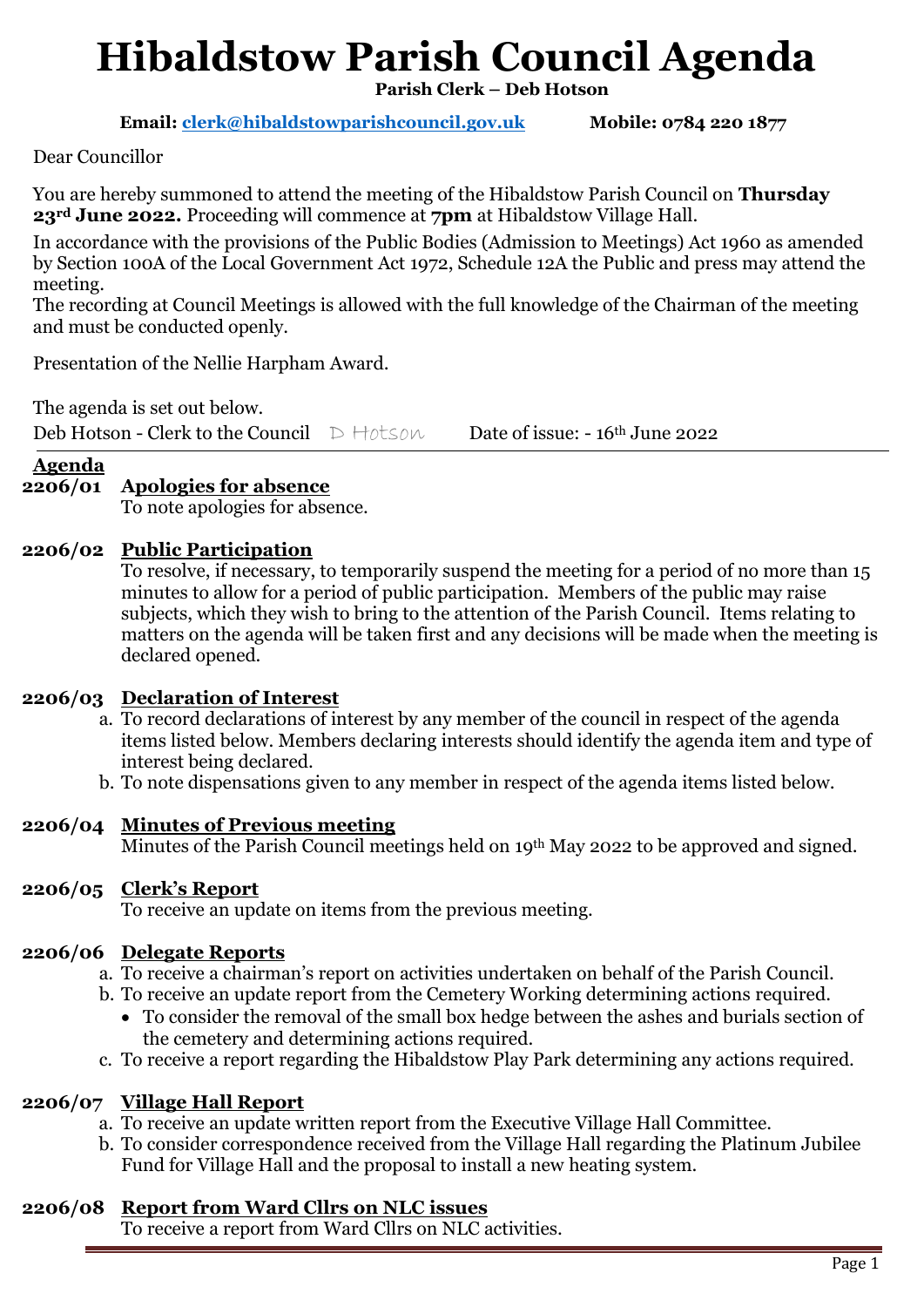# **Hibaldstow Parish Council Agenda**

**Parish Clerk – Deb Hotson**

 **Email: [clerk@hibaldstowparishcouncil.gov.uk](mailto:clerk@hibaldstowparishcouncil.gov.uk) Mobile: 0784 220 1877**

#### **2206/09 Police Matters / NATs**

To receive an update report from Humberside Police and the NATs representative.

## **2206/10 Highways / Neighbourhood Services / NLC issues / Parish Issues**

- a. To receive an update report regarding the current state of the church wall, determining actions required.
- b. To acknowledge the undertaking of the NLC Standards Training by all Cllrs.
- c. To inform the Clerk of any further highway issues to report to NLC.

## **2206/11 Planning**

a. To receive any decisions and discuss the following applications received from North Lincolnshire Council.

**2022/951 –** planning permission to vary condition of PA/2021/1110 t allow storage of smaller units at Slate House Farm, Redbourne Road, Hibaldstow. **2022/961 –** planning permission to erect a detached dormer bungalow and detached

garage at plot 12, Barnside, Hibaldstow. b. To note the applications submitted under the Clerks delegated authority.

**2022/909 –** erection of an extension to existing site office (amendment to 2022/817) at Bennetts Potatoes, Hibaldstow. **No objection or comment submitted. 2022/913 –** planning permission to erect single storey side and rear extension at 21 Station Road, Hibaldstow. **No objection or comment submitted. 2022/926 –** application to replace 61 wooden poles and refurbish the balance of poles at various electricity distribution centres. **No comments submitted.**

#### **2206/12 Correspondence for Discussion/Decision**

- a. To be notified of the ERNLLCA Private Members Ballot Local Electricity Bill determining actions required.
- b. To be notified of the NLC Local Plan 2020-2038 determining any further actions required.
- c. To be notified to the transfer of grass cutting to Town & Parish Councils contract extension determining actions required.

#### **Correspondence for Information**

- d. Nomination as an asset of community value Shires Bowls Club.
- e. NLC Highway updates.
- f. UK Shared Prosperity Fund.
- g. Quickline residents' correspondence.

# **2206/13 Accounts**

- a. To consider attendance to the ERNLLCA training seminars.
- b. To consider a grant to the Village Hall for the Jubilee Celebrations.
- c. To consider a grant to Hibaldstow Village Voice.
- d. To approve the monthly accounts for payment. See financial report.

| 20.05.22 | K Allaby                 | Hanging basket brackets   | £7.00   |
|----------|--------------------------|---------------------------|---------|
| 14.06.22 | Lawn n Order             | Verge edging              | £780.00 |
|          |                          | Verge cutting 4           | £768.00 |
| 20.05.22 | <b>CPRE</b>              | Membership renewal        | £36.00  |
| 20.05.22 | <b>ERNLLCA</b>           | Membership renewal        | £808.78 |
| 14.06.22 | Cloudy Support           | May support               | £17.21  |
| 23.06.22 | D Hotson                 | Salary, Expenses & Tax    |         |
| 14.06.22 | <b>JB</b> Rural Services | <b>Ground Maintenance</b> | £240.00 |
|          |                          | <b>Summer Plants</b>      | £576.00 |